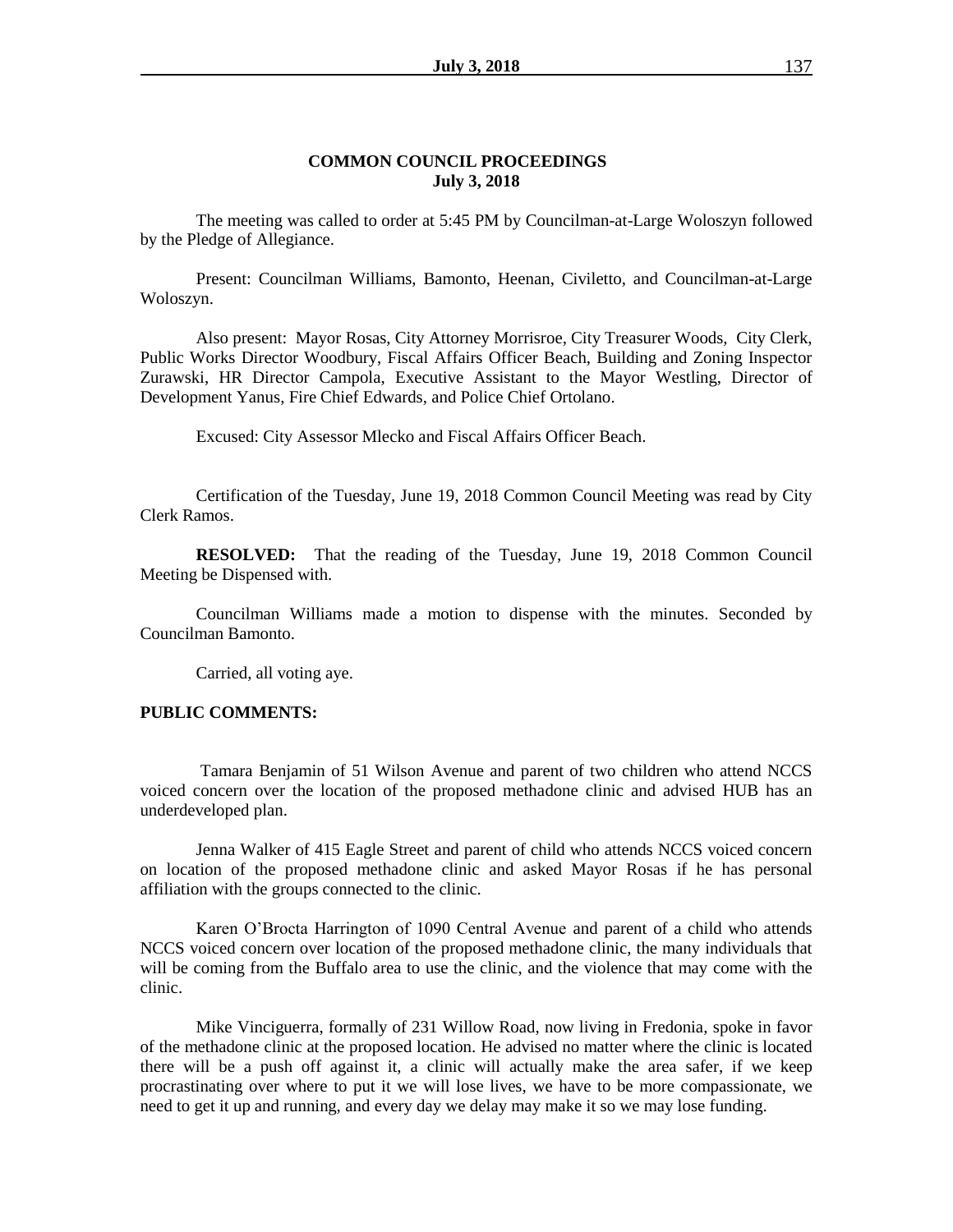Mary Louise McGraw of 736 Swan Street spoke against having the methadone clinic at the proposed location as it will kill the enrollment of NCCS.

Jeanette Delgado of 310 Eagle Street spoke in favor of the methadone clinic at the proposed location and advised before TRC moved it use to have a suboxone clinic at that location and the crime rate in the area did not increase while TRC was operating there. It makes sense to replace services there as local residents are familiar with that location and won't have to travel away to get services.

Jim Fisher of Revitalize Dunkirk advised the next BYOC sunset watch event will be held at the Dunkirk Historical Lighthouse on Sunday, July 15, 2018, there will be Tai Chi available to those interested as well as Lighthouse tours at a discounted price, and the next monthly meeting for Revitalize Dunkirk will be held on Thursday, July 19, 2018 at 6:30 PM at the Fredonia Technology Incubator.

Gabe Taylor, Dunkirk Access 12 camera man, responded to a statement made earlier in this meeting about the last council meeting being taken off channel 1301 and explained that meeting went very long because the council went into executive meeting and programming has a tight schedule that is why it was cut. In regard to the location of the clinic, Mr. Taylor advised the foundation of a Catholic school is suppose to be God, we are called to intercede and pray for people who need help not wish them away.

Garret and Erica Boner of 68 West 4th Street advised on the need for a methadone clinic in the Dunkirk but spoke against the location advising there are other locations in the city that are not located next to a school.

Danielle Martel of 707 Grant Ave advised if this is a state run clinic as a taxpayer she should have a say where the clinic goes and it should not be in a drug free school zone. There are plenty of vacant buildings in the city.

Sandra Tapasto of 60 East Front Street advised methadone clinics are magnets for drug dealers. Children, elderly, as well as other vulnerable individuals who frequent the location around the proposed methadone clinic should be protected.

#### **COMMUNICATIONS FROM THE MAYOR INCLUDING DISAPPROVAL MESSAGES:**

Mayor Rosas requested that Director of Planning and Development update the Council on a couple items.

Director of Development Yanus advised the City and the Development Department are currently working on a new updated Comprehensive Plan that will define future planning goals, objectives, and strategies in the City and announced two open houses on July 31, 2018; one from 10:00 AM to 2:00 PM at the Iglesia Getsemani AG and the other from 4:00 PM to 8:00 PM at the Kosciusko Club. Director of Development Yanis encouraged all to attend the workshops to give input on the redevelopment of our City of Dunkirk.

Mayor Rosas advised he wanted to reiterated things that have been said already. Mayor Rosas advised we have heard the issues of concern from the parents of the children who attend NCCS and that he too attended that meeting (that the clinic representatives had with the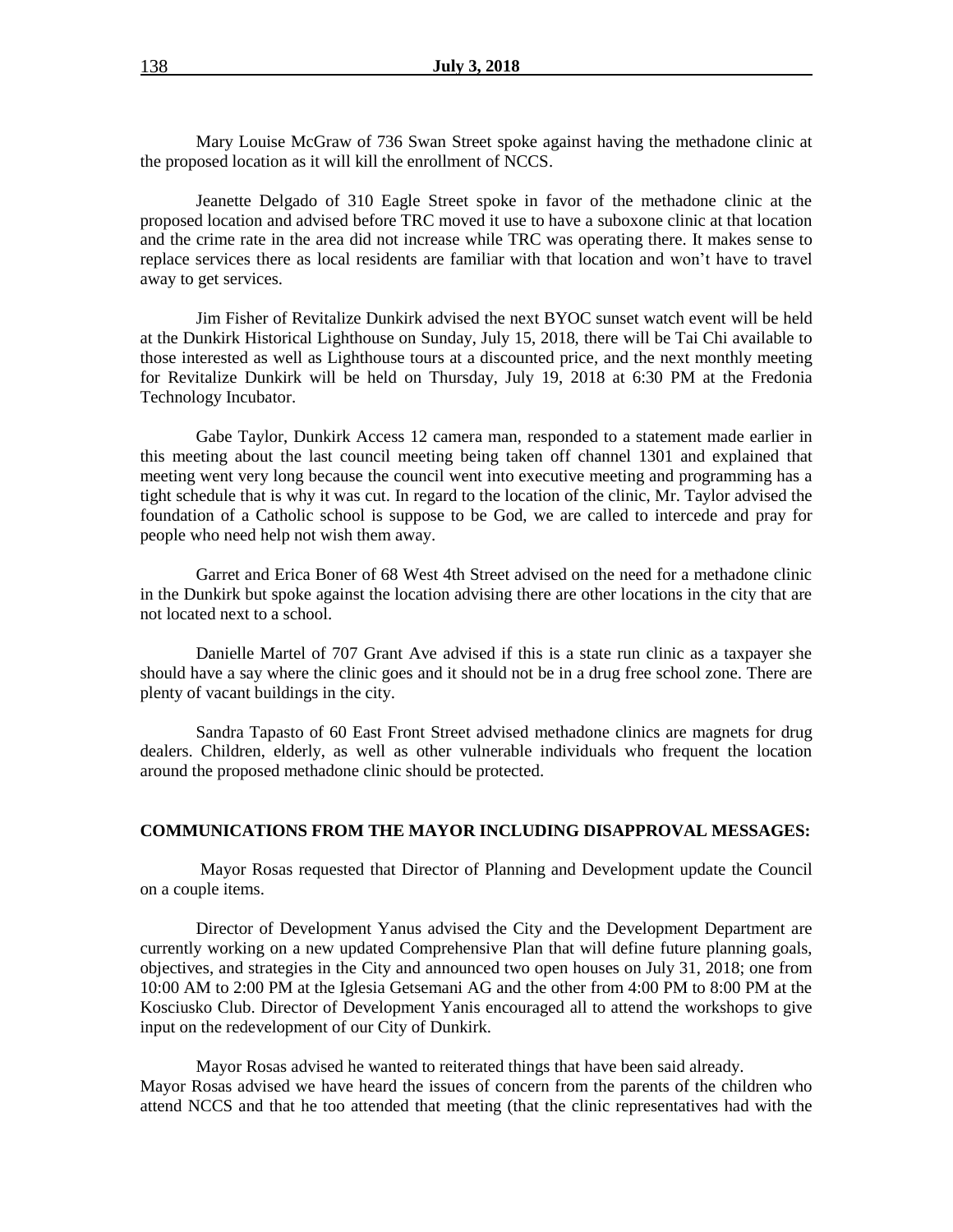school). "Three statements that are factual are: 1.) It was not secret when I came into office that this was an issue we had to deal with. Many people came into my office. We have letters that were sent to us that I'd made copies for the council at that time and I advocated for these services to be here in the city of Dunkirk. I heard these statements from our city residents and I felt it was my duty as Chief Executive Officer here in the City to make the right decision as hard as it may be. So I stand behind my decision move forward and try to bring these services here to the city of Dunkirk. The second statement that I'll make which is factual is 2.) In no way shape or form has any city elected official including the Mayor or any agent of the city had anything to do with the selection of the site that was picked by the provider. In fact this council could pass a resolution stating that they do not want this here and it will make no difference. It could still move forward. Unfortunately, that is the fact of reality and this is a fact that can be proven and confirmed. I don't know how information is getting out there that this city can actually control the destiny as to where this site this location is going to be that these services will be provided. The simple truth is that this is a transaction between a seller and a buyer; and that site is currently zoned for the intended use. So there's absolutely nothing, and again I will reiterate this, because it has not been put out there to the general public, but I've been saying it right along, that there is absolutely nothing the city can do to prevent this from happening if they should choose to put it there. That being said , I would like to let the parents and school officials know that I myself have met with the providers and I've let them know that my feelings are that they should choose a different site. I've also let them know that if they do not choose a different site that all of these concerns should be addressed and they have been very cooperative. So that is the truth; that's a fact of reality. As far as statements about me being in Buffalo for a grand openings or ribbon cutting ceremonies, I attend many throughout the region; some of them out of state. And I have friends and contacts in many places; some of them are doctors, some of them are lawyers, praise God. So I offer no excuses for being where I have been; and that was not a secret. It was actually put on the City's web site. My position as Mayor is to make decisions daily. Some of them are big decisions, some of them are small decisions, but all of my decisions are based on what I believe is best for the City. The decision to put that methadone clinic at this site had nothing to do with the city. The city was not involved with that. I don't know where you're getting the information that I was involved with that, but I was not. Unfortunately, I was not involved in that decision. So we did show them eight different sites in the city, that was not one of them. In fact, I actually looked at that site myself with the Chief of Police and Judge Dragg when he was here less than a year to try and put our Courts and Police Department in that building. And we also just recently about three months ago had a developer that was interested in opening up a business in the city, and that was a site he was considering. So what I am saying to you folks is the truth. I realize that there are some people that are spreading some lies out there and unfortunately we live in a real world. You're going to have to work with me. Please trust me and have faith in me. I am again with you. I understand the concerns and I am not trying to close that school. My understanding is that the school with or without the clinic is going to have a difficult time staying open. And I understand that and yes I have reached out to the principal and I have been trying to help out. My staff has been working with her; as I'm sure she will confirm for you. These are things that people don't know, but perhaps they should. I don't feel that there's anything more that I'm going to say that's going to change people's minds, but I can tell you that no matter where these services get placed, we're going to have a room full of people here saying they don't want it in their backyard. So as Mayor again, I am placed in a very difficult position and what I have proposed to do is what I said during my campaign on my platform. I will base all of my decisions on what I believe is best for the city. Unfortunately, the decision to place these services at that site is not a decision that I can have an impact on. And that is the truth."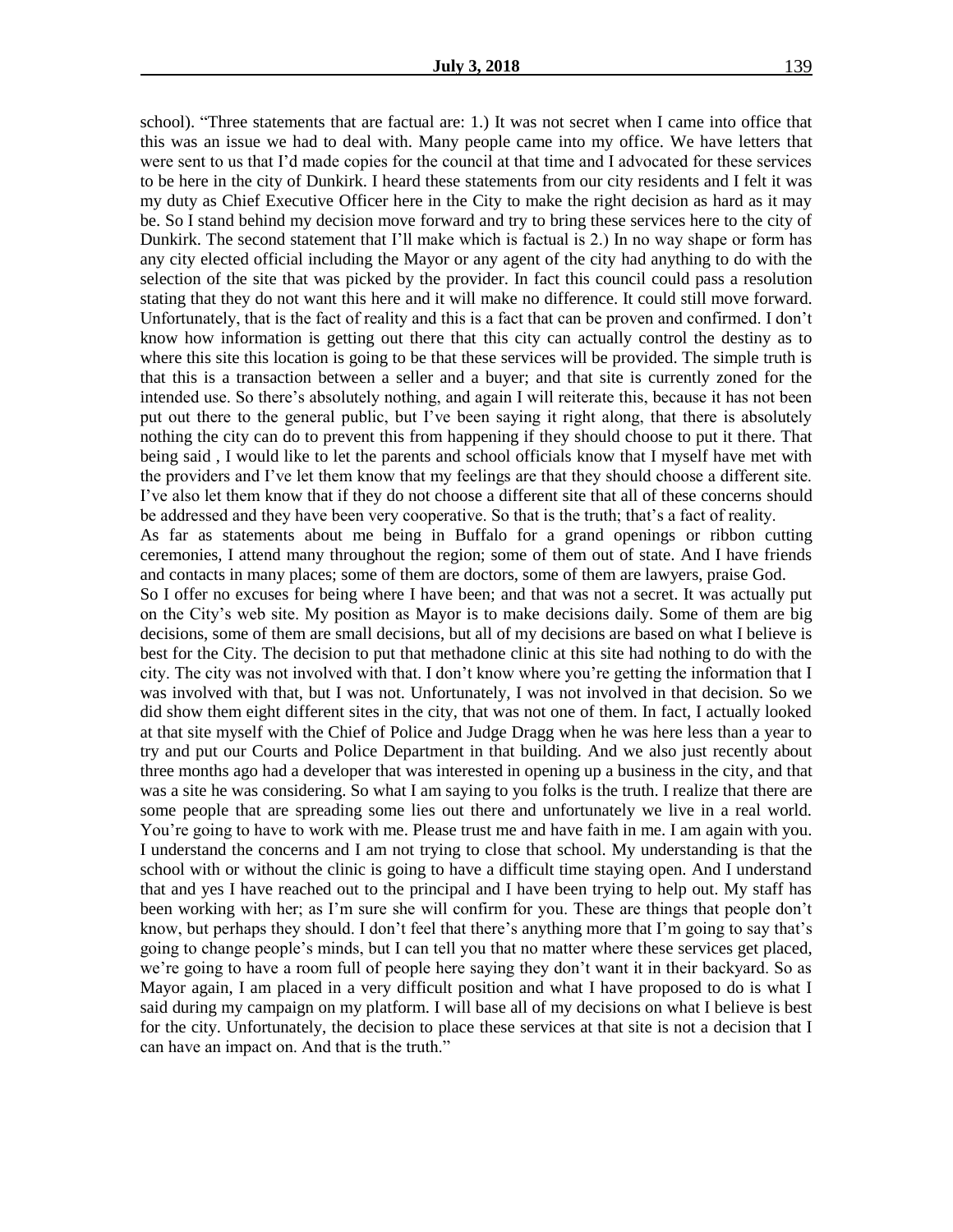### **COMMUNICATIONS FROM THE PUBLIC AND PETITIONS:**

Request from Christ Chapel Wesleyan Church to hold a Sunday worship service on August 12, 2018 at the Large Pavilion of Point Gratiot as well as approval for a bounce house and loudspeaker permit.

Councilman-at-Large Woloszyn advised a motion was needed to refer to appropriate departments as well as approve subject to appropriate insurances and usual conditions.

Councilman Williams made a motion to approve. Seconded by Councilman Bamonto.

Carried, all voting aye.

Request from The Resource Center / Filling the Gap, Inc. for permission to sell newspapers at City designated intersections on Tuesday, July 10, 2018 from 6:00 AM until 10:00 AM. Also requesting Police escort from the D&F Plaza along Central Avenue to Washington Park on Friday, July 20, 2018 for their annual Laurel Run at approximately 12:15 PM/ 12:45 PM and use of Washington Park to host their Victory Celebration at the end of the run.

Councilman-at-Large Woloszyn advised a motion was needed to refer to appropriate departments as well as approve subject to appropriate insurances and usual conditions.

Councilman Williams made a motion to approve. Seconded by Councilman Civiletto.

Carried, all voting aye.

Request from Northern Chautauqua County Youth Hockey Association for the use of the Wright Park basketball courts on Saturday, August 25, 2018 (Sunday, August 26, 2018 Rain date) for their Annual Street Hockey Tournament from 9:00 AM to 3:00 PM. Also requesting permission to have a bounce house, food vendors, and a concession stand and the presence of the Mayor and Council for the honorary puck/ball drop at approximately 8:45 AM.

Councilman-at-Large Woloszyn thanked the NCCYHA for being flexible with their times and dates and then advised a motion was needed to refer to appropriate departments as well as approve subject to appropriate insurances and usual conditions.

Councilman Bamonto made a motion to approve. Seconded by Councilman Civiletto .

Carried, all voting aye.

Request from Donald Stoyle to use a bounce house at Point Gratiot on July 14, 2018 from 2:00 PM to 9:00 PM.

Councilman Woloszyn advised a motion was needed to refer to appropriate departments as well as approve subject to appropriate insurances and usual conditions.

Councilman Bamonto made a motion to approve. Seconded by Councilman Williams.

Carried, all voting aye.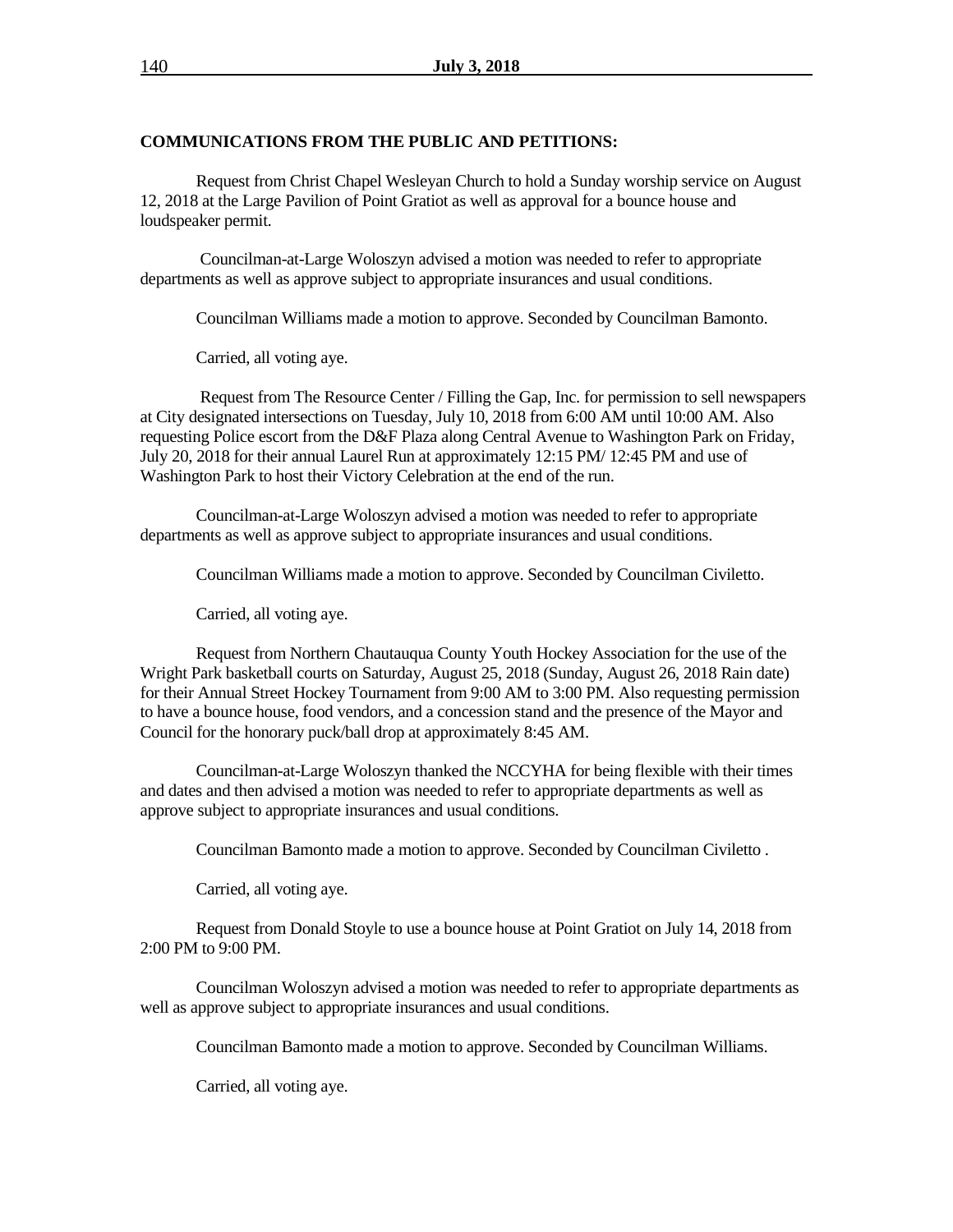Notice of Claim from Corine Carlson for alleged damages from plow to her yard near the road, Lake Shore Drive East by school zone sign, and all along Warsaw Street during the winter.

Councilman-at-Large Woloszyn advised a motion was needed to refer to the Law Department.

Councilman Williams made a motion to refer to the Law Department. Seconded by Councilman Civiletto.

Carried, all voting aye

Loudspeaker application from Christ chapel Wesleyan Church to use their music system speakers from 10:30 AM to 12:30 PM on August 12, 2018 at the Large Pavilion of Point Gratiot for their Sunday worship service and annual family picnic.

Councilman Williams made a motion to approve. Seconded by Councilman Civiletto.

Carried, all voting aye.

Loudspeaker application from Alexis Fernandez Suarez to use AMP and speakers from 4:00 PM to 8:00 PM on July 22, 2018 at the former Hose #4 Firemen's Ground at Point Gratiot.

Councilman Williams made a motion to approve. Seconded by Councilman Civiletto.

Carried, all voting aye.

Loudspeaker application from The First Ward Falcon Club to use band speakers from 6:00 PM to 11:00 PM on Friday, August 31, 2018 through Sunday, September 2, 2018 at their annual Labor Day Street Dance.

Councilman Williams made a motion to approve. Seconded by Councilman Bamonto.

Carried, all voting aye.

#### **REPORTS OF STANDING COMMITTEES, BOARDS AND COMMISSIONS:**

Councilman Williams asked Public Works Director Woodbury if the street light at Second Street and Roberts Road had been fixed, asked Police Chief Ortolano about speeding at the intersection of Pine Street and Robert's Road, addressed the parents of NCCS, advised he did not want to see the stigma associated with methadone clinics to close the doors of NCCS, and concluded by wishing all a happy and safe  $4<sup>th</sup>$  of July.

Public Works Director advised the city electrician ordered new detector strips, is waiting on parts, and should be installed in a couple weeks once the parts arrived.

Police Chief Ortolano advised Police he will run radar in that area and hopes that will slow traffic down. The Chief advised he looked at the intersection but studies for this type of intersection report that extra stop signs do not slow down traffic. It usually confuses drivers more.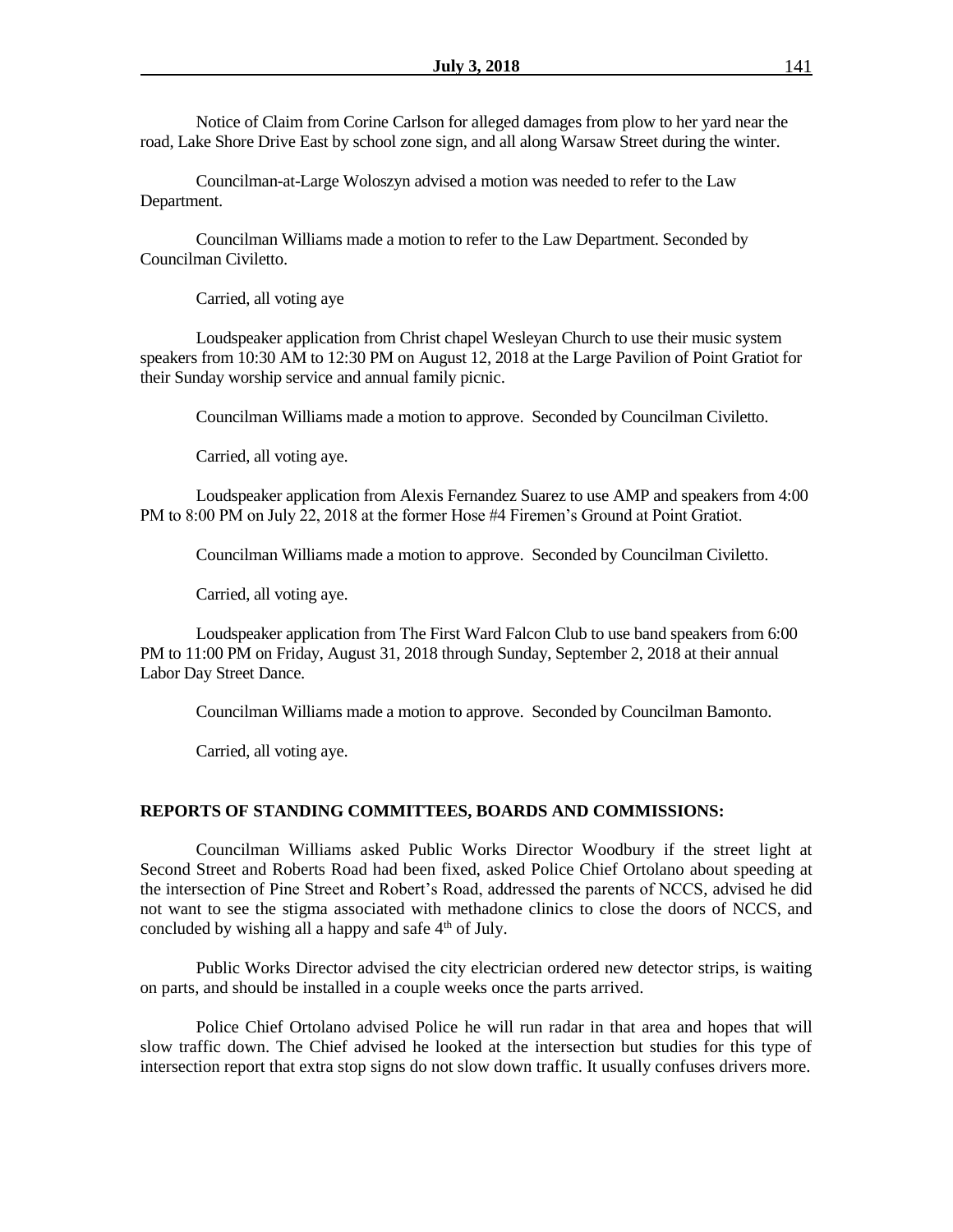Councilman Bamonto thanked all who spoke to both sides of the methadone clinic issues, advised the parents of NCCS the council supports them, and no matter the location the clinic moves into in the City the Council will stay on top of the clinic to see it remains in compliance of doing everything it is supposed to do.

Councilman Heenan thanked all who spoke in regards to the methadone clinic issues, advised he understood their anxiety and advised the parents of NCCS to continue doing their best to fight for their school.

Councilman Civiletto thanked everyone for speaking to the issues of the methadone clinic. He advised he supports looking for a better location for the clinic, but does not support anyone accusing Mayor Rosas of personal financial gain on this clinic. Councilman Civiletto advised in the time he has known the Mayor he has never know the Mayor to speak of nothing but what is best for the City.

Councilman-at-Large Woloszyn advised he cannot add any more to what the rest of the Council has said over the concerns of the proposed methadone clinic, advised his is in awe of the parents' passion and sincerity in dealing with their concerns, and hopes there are more individuals in the city that have the same type of passion for something positive for the City of Dunkirk.

#### **PRE-FILED RESOLUTIONS:**

## **RESOLUTION #64-2018 JULY 3, 2018**

## **BY: ENTIRE COUNCIL**

## **AUTHORIZING CHANGE FOR FIRST AUGUST 2018 COMMON COUNCIL MEETING**

**WHEREAS,** the Common Council wishes to change the date of their first meeting in August, and

**WHEREAS,** in 1981, the National Association of Town Watch (NATW) was founded to provide community watch groups the necessary resources and assets to stay informed, interested, involved, and motivated within the community. Neighbors and local law enforcement across the nation supported the association as it steadily grew for the next three years; and,

**WHEREAS,** NATW introduced **National Night Out** in August of 1984 through an already established network of law enforcement agencies, neighborhood watch groups, civic groups, state and regional crime prevention associations and volunteers across the nation. The first annual National Night Out involved 2.5 million neighbors across 400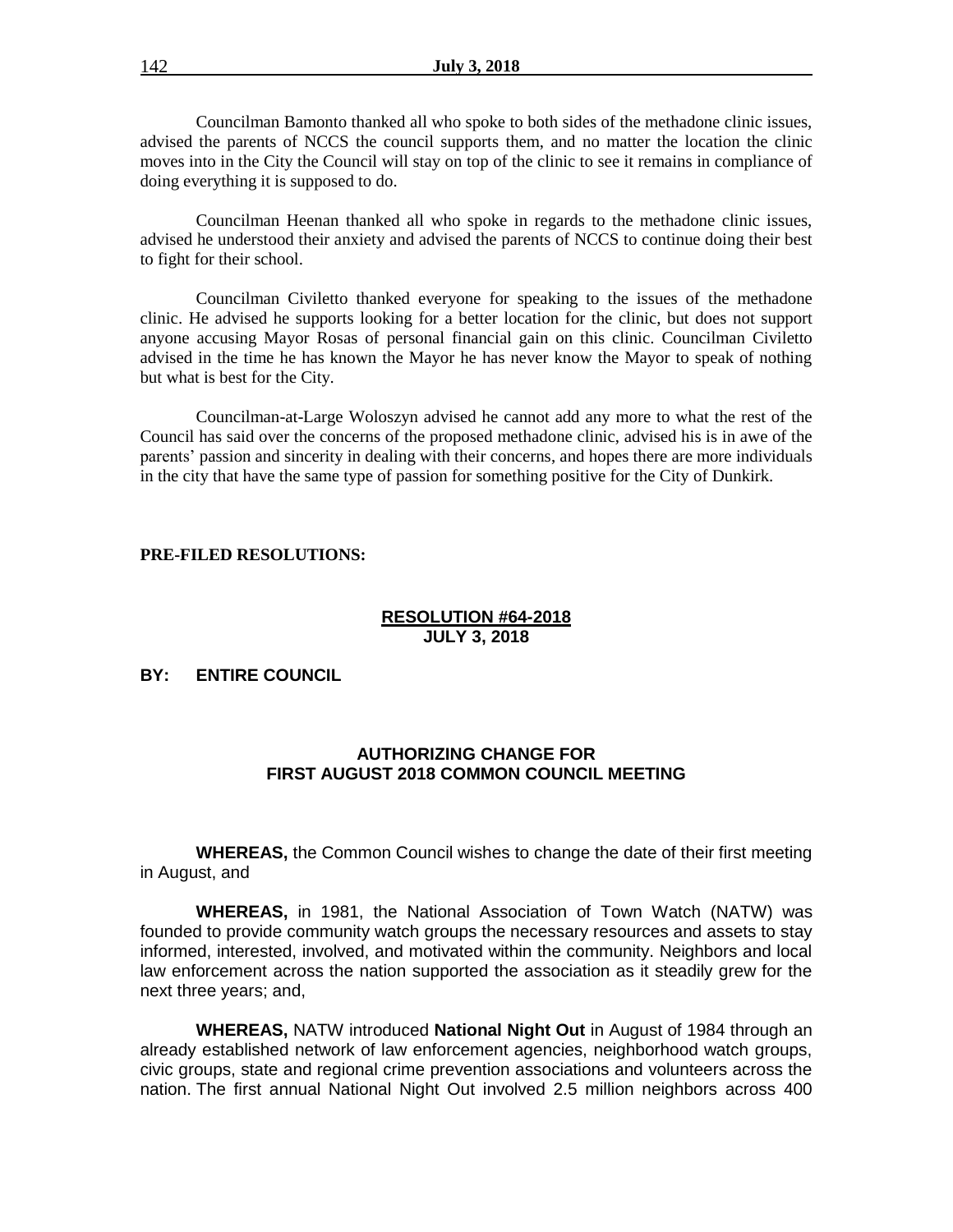communities in 23 states. However, the event soon grew to a celebration beyond just front porch vigils; and

**WHEREAS,** Neighborhoods across the nation, including those in the City of Dunkirk, began to host block parties, festivals, parades, cookouts and various other community events with safety demonstrations, seminars, youth events, visits from emergency personnel, exhibits and much, much more. Today, thirty eight million neighbors in sixteen thousand communities across the nation take part in **National Night Out**; and

WHEREAS, the Tuesday, August 7<sup>th</sup> meeting will be changed to Monday, August 6 th in order to enable participation in the **National Night Out** program, now, therefore, be it

RESOLVED, that the August 7<sup>th</sup>, 2018 Common Council Meeting shall be rescheduled to August 6<sup>th</sup>, 2018, to enable participation in the **National Night Out** program, with the pre-file date to be Wednesday, August 1<sup>st</sup>, 2018.

Carried, all voting aye.

# **RESOLUTION #65-2018 July 3, 2018**

# **BY: COUNCILMAN BAMONTO**

# **AGREEMENT BETWEEN THE CITY OF DUNKIRK AND LAKE SHORE SAVINGS BANK FOR AN ATM MACHINE AT THE BOARDWALK MARKET**

**WHEREAS,** the City of Dunkirk has a ATM machine in the Common Area of the Boardwalk Market in order to facilitate shopping; and

**WHEREAS,** Lake Shore Savings Bank has provided the ATM machine at the desired location for the last 10 years, now, therefore, be it

**RESOLVED,** the Mayor is hereby authorized and directed to execute any necessary agreements for the continued use of a Lake Shore Savings Bank ATM machine in the Boardwalk Market.

Carried, all voting aye.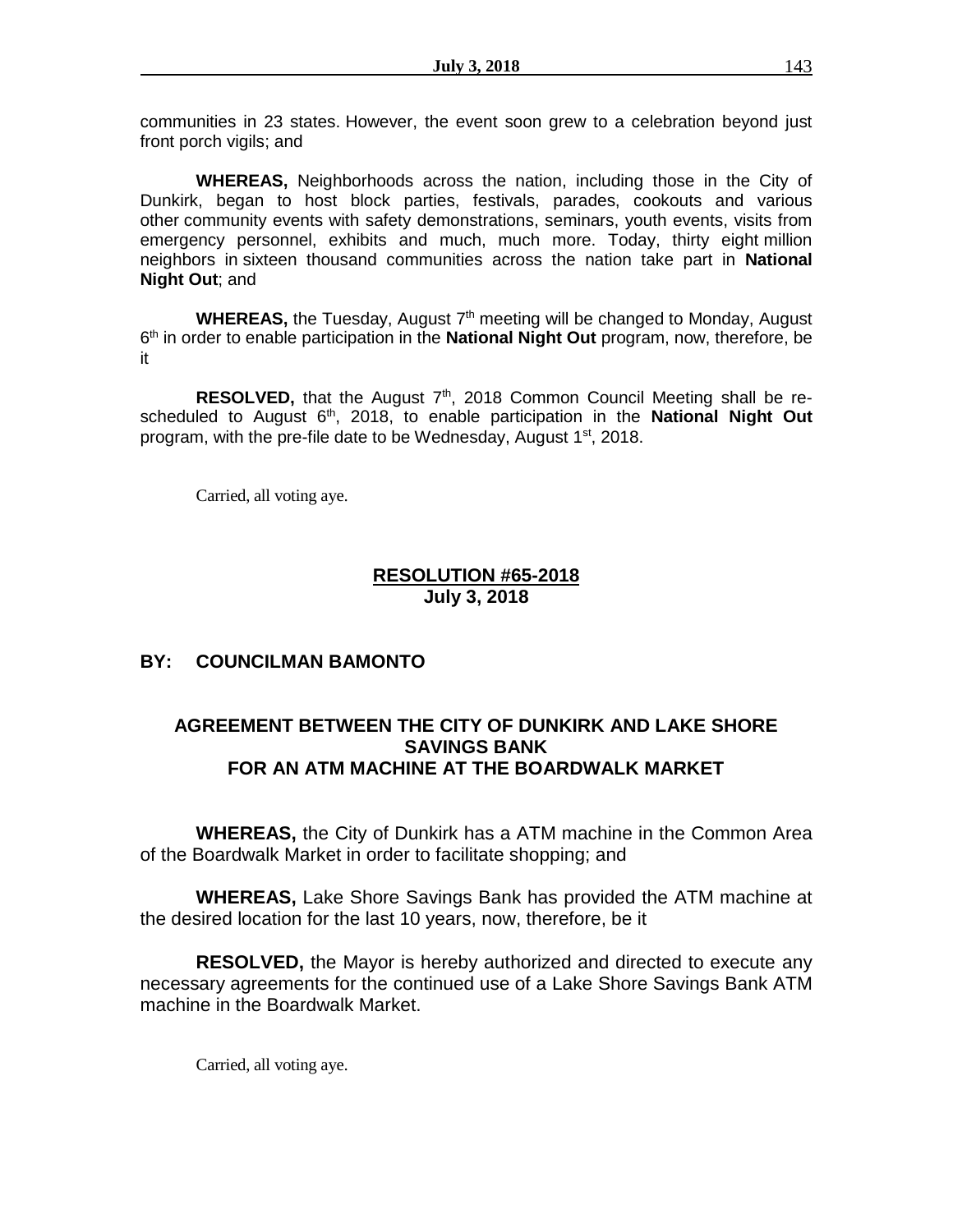### **RESOLUTION # 66-2018 JULY 3, 2018**

#### **BY COUNCILMAN WILLIAMS:**

## **ACCEPTING GENERAL CONTRACT 18-1G WITH ALTERNATE NO. 2 FOR WASTEWATER TREATMENT PLANT INSTALLATION OF REPLACEMENT SLUDGE PRESSES AND IMPROVED SLUDGE HANDLING AREA AND REJECTING AND RE-BIDDING ELECTRICAL BIDS**

**WHEREAS,** the City of Dunkirk (Dunkirk) recognizes it must address certain inadequacies related to the City's wastewater treatment plant that urgently require repair and/or replacement; and

**WHEREAS,** the City of Dunkirk's application for funding was granted through the New York State Environmental Facilities Corporation (NYS EFC) in the amounts of \$2,543,750 in grant funds and \$7,602,250 in zero-interest loan funds for these replacements and repairs at the Wastewater Treatment Plant; and

**WHEREAS,** following public advertisement, Dunkirk received sealed bids in the amounts of \$2,896,500, \$3,066,150, and \$3,136,000 on June 26, 2018, to replace the plant's two decayed sludge presses and to improve the sludge handling area; and that the low bid of \$2,896,500 from H & K Services, Inc. (H & K), 12025 Leon Road, Leon NY 14751, has been deemed responsible by City DPW and by the City's consulting engineer, Wendel Engineers of Williamsville New York, both of whom recommend quickly accepting this bid so the work can be started so the City wastewater system can more efficiently treat wastewater; now therefore,

**BE IT RESOLVED,** that the Mayor is hereby authorized and directed to execute general construction contract 18-1G, including Alternate Item No. 2, with H & K Services, Inc., in the amount of \$2,896,500, contingent upon the contractor first supplying all necessary approvals from EFC to meet their funding requirements for this work, and that payment for such work will be from City Fund #21; and

**BE IT FURTHER RESOLVED,** that the two bids received on June 26, 2018, for electrical contract 18-1E are hereby rejected and that said contract 18-1E is requested to be re-bid.

Carried, all voting aye.

## **RESOLUTION #67-2018 July 3, 2018**

### **BY: ENTIRE COUNCIL**

## **AUTHORIZING AGREEMENT FOR CONSTRUCTION INSPECTION FOR CITY OF DUNKIRK SMART GROWTH CAPITAL INITIATIVE CENTRAL CONNECTION PROJECT**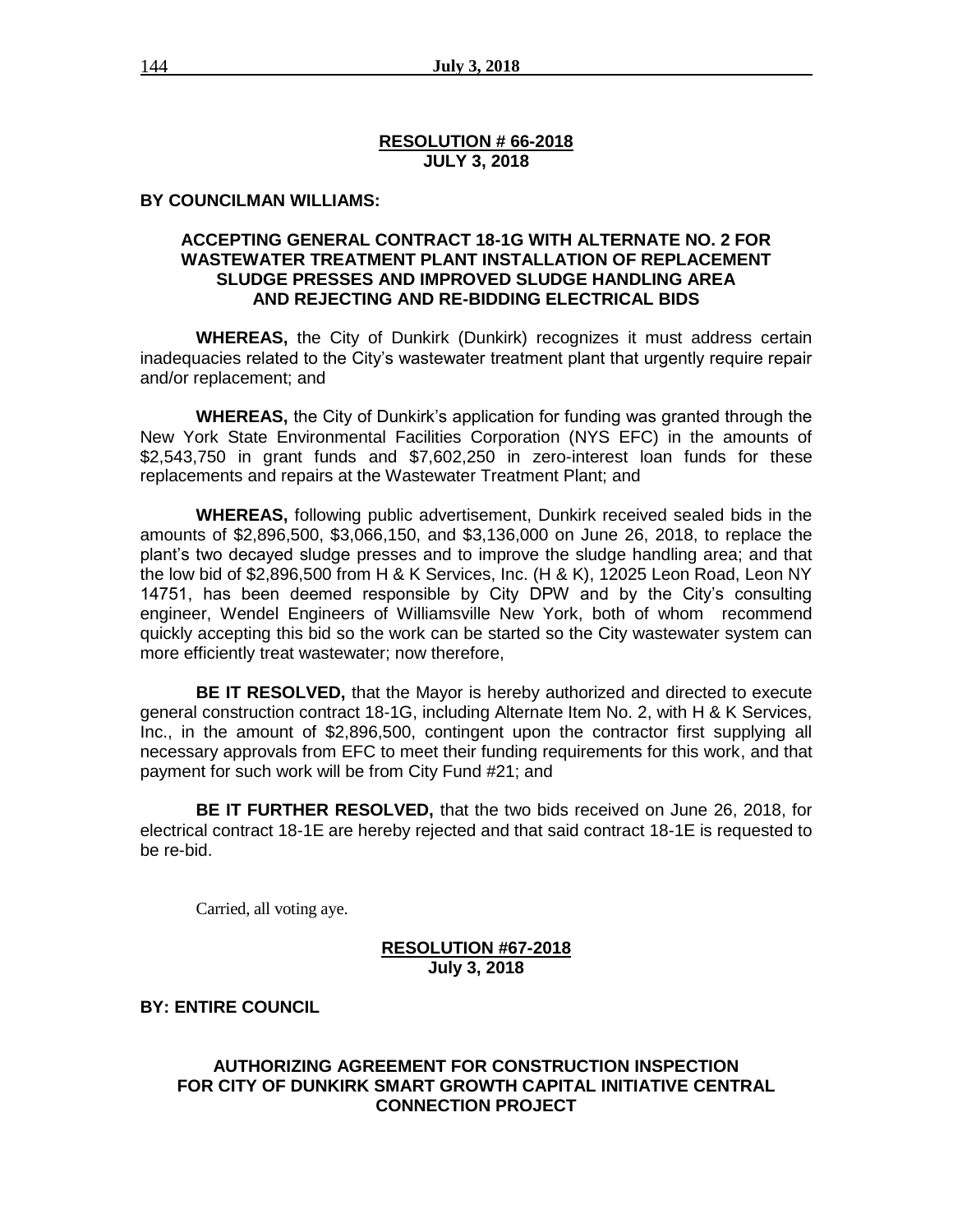## **(Barton and Loguidice)**

**WHEREAS,** the City of Dunkirk has been awarded \$2,500,000 through the Buffalo Billion Phase II funding to enhance Central Avenue to improve the connections between the City, Village of Fredonia and SUNY Fredonia; and

**WHEREAS,** professional consultant services are required for construction inspection to take place during the Central Connection Project, and Barton and Loguidice, is ready, willing and able to provide such services for the City in a good and workmanlike manner as determined by the Director of Planning and Development under her responsibility and authority by the City Code, and with the further consideration that Barton and Loguidice, comes highly recommended from the nearby communities that have done similar projects; now, therefore be it

**RESOLVED,** that the Mayor is authorized and directed to execute an agreement of services on behalf of the City of Dunkirk, with Barton and Loguidice, 443 Electronics Parkway Liverpool, New York 13088, for construction inspection for the central connection project not to exceed a total of twenty one thousand (\$21,000) for construction inspection services; and be it further

**RESOLVED,** that the revenue and appropriations for this project be set up by Fiscal Affairs as an income and expense in a separate City Fund, and that any and all consultant contract administration services be paid from the expense line of said Fund.

Carried, all voting aye.

### **RESOLUTION #68-2018 July 3, 2018**

### **BY: ENTIRE COUNCIL**

## **AUTHORIZING AGREEMENT FOR PROFESSIONAL SERVICES FOR CITY OF DUNKIRK PHASE I ENVIRONMENTAL SITE ASSESSMENT (ESA) (Greenman-Pedersen, Inc. (GPI))**

**WHEREAS,** the City of Dunkirk is in the process of developing land at 66 Lake Shore Drive East, 68 Lake Shore Drive East, 70 Lake Shore Drive East, 76 Lake Shore Drive East, 80 Lake Shore Drive East, 5 North Deer Street, (Unlisted #) North Deer Street, 15 North Deer Street, to be developed as a hotel and restaurant/brewery; and

**WHEREAS,** the land is within the City's brownfield opportunities area (BOA) and has been determine as one of 15 target brownfield sites; and

**WHEREAS,** professional consultant services are required for an environmental site assessment (ESA) of City property located at 66 Lake Shore Drive East, 68 Lake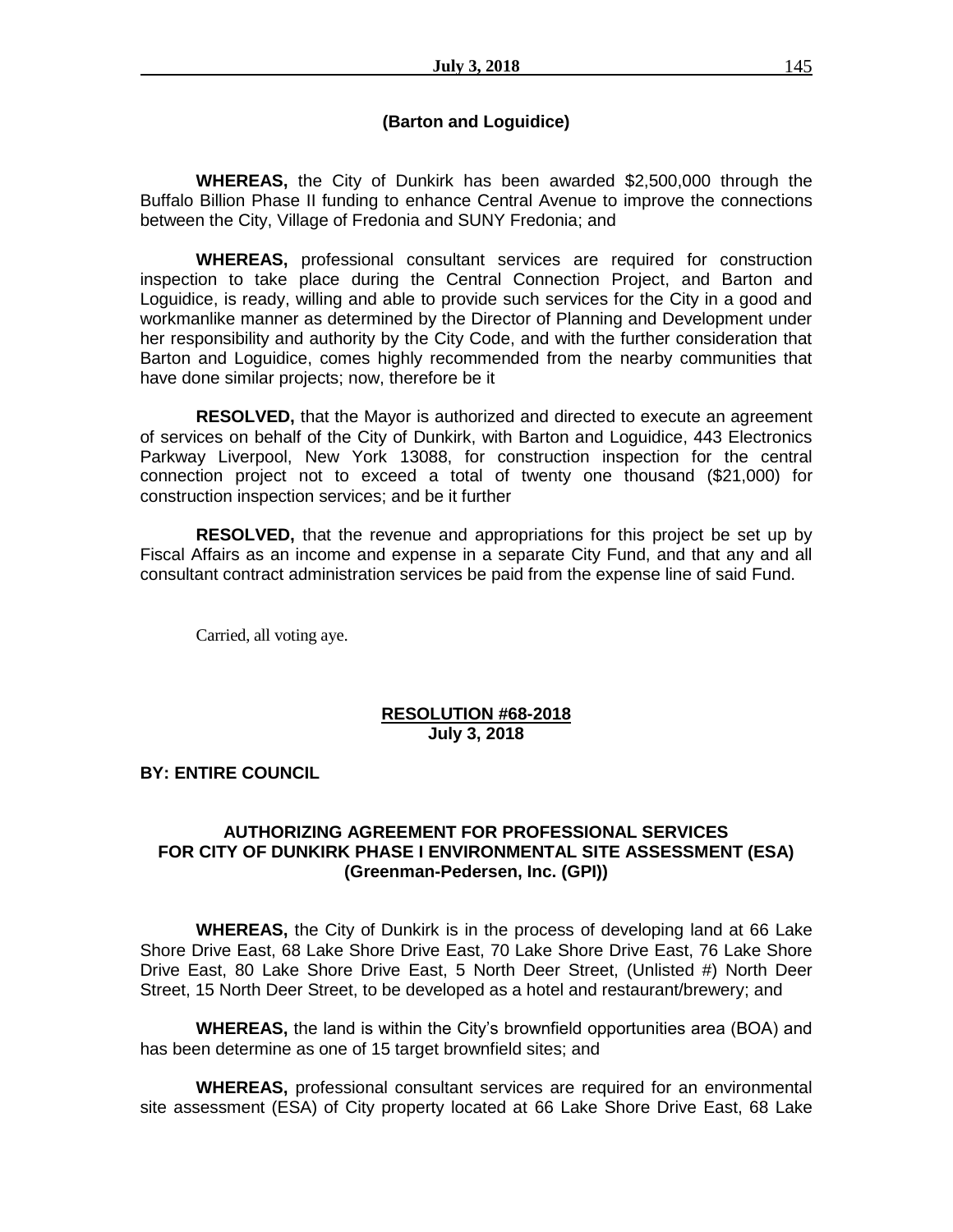Shore Drive East, 70 Lake Shore Drive East, 76 Lake Shore Drive East, 80 Lake Shore Drive East, 5 North Deer Street, (Unlisted #) North Deer Street, 15 North Deer Street, and Greenman-Pedersen, Inc. (GPI), is ready, willing and able to provide such services for the City in a good and workmanlike manner as determined by the Director of Planning and Development under her responsibility and authority by the City Code, and with the further consideration that Greenman-Pedersen, Inc. (GPI), comes highly recommended from the nearby communities and was a part of the BOA Phase II planning process; now, therefore be it

**RESOLVED,** that the Mayor is authorized and directed to execute an agreement of services, on behalf of the City of Dunkirk, with Greenman-Pedersen, Inc., 403 Main Street, Buffalo, NY 14203 for the Phase I Environmental Site Assessment not to exceed a total of one thousand nine hundred fifty dollars (\$1,950) for ESA services; and be it further

**RESOLVED,** that the revenue and appropriations for this project be set up by Fiscal Affairs as an income and expense in a separate City Fund, and that any and all consultant contract administration services be paid from the expense line of said Fund.

Carried, all voting aye.

## **RESOLUTION #69-2018 July 3, 2018**

## **BY: ENTIRE COUNCIL**

## **AUTHORIZING GRANT APPLICATION FOR ECONOMIC IMPACT ANALYSIS FOR THREE HARBORS**

**WHEREAS,** the five Great Lakes, their connecting channels, and the St. Lawrence River form one of the longest deep draft navigation systems in the world, which includes Chautauqua County's three Federal Harbors of Refuge on Lake Erie; and

**WHEREAS,** Barcelona Harbor, Dunkirk Harbor and Cattaraugus Creek Harbors are invaluable cultural and economic assets to Chautauqua County and to the Waterfronts of the Town of Westfield, City of Dunkirk and the Town of Hanover, and

**WHEREAS**, the United States Army Corps of Engineers (USACE) has the primary responsibility for the operation and maintenance of these harbors and has deferred authorized maintenance activities, including dredging and breakwater repairs due to limited Federal funding for harbors with limited commercial navigation; and

**WHEREAS**, an economic impact analysis of the three harbors and Lake Erie Waterfronts would support Chautauqua County's continuing effort to advocate for Federal funding for the authorized operation and maintenance of the harbors, support future applications for State and local funding opportunities for economic development and encourage new private investment in our harbors and waterfronts; and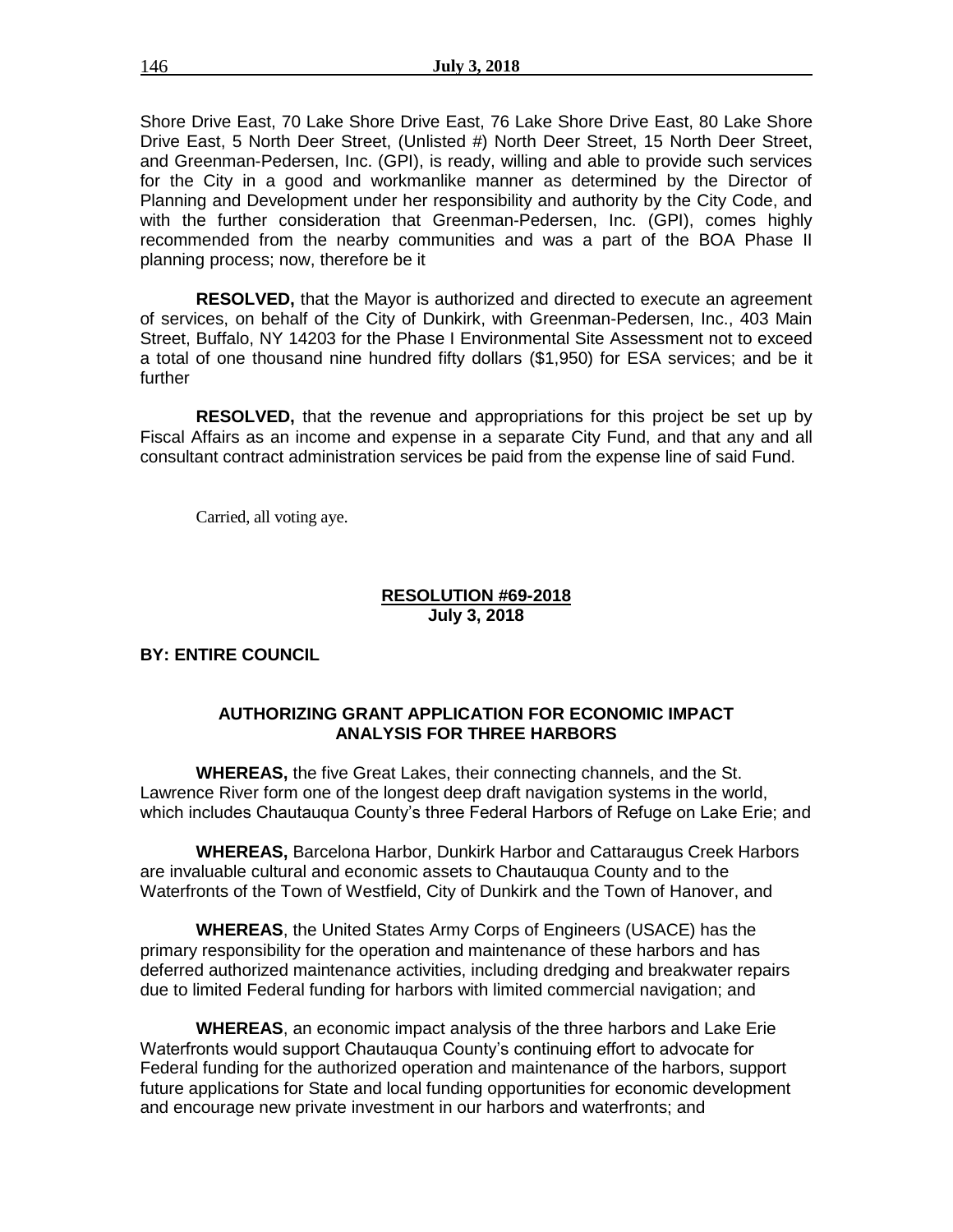**WHEREAS,** this analysis of current and future economic impacts would also support and encourage future private investment and further economic development near the harbors and along the Lake Erie Waterfront; and

**WHEREAS**, the Chautauqua County Division of Planning and Community Development desires to partner with the Town of Westfield, City of Dunkirk and the Town of Hanover and the Northern Chautauqua County Community Foundation's Local Economic Development (LED) Initiative to apply for \$35,000 in grant funding from the New York State Department of State (NYSDOS) Division of Planning Local Waterfront Revitalization Program (LWRP) to retain a consultant to determine the true economic impact of the three harbors and entire waterfront by advancing a Development and Investment Prospectus; and

**WHEREAS,** the Chautauqua County Division of Planning and Economic Development will coordinate the collaborative grant application effort and, if successful, commit up to \$3,500 in in-kind services for administration of the grant and project management activities as a portion of the required matching funds; and

**WHEREAS**, the Town of Westfield, City of Dunkirk, Town of Hanover and the LED Initiative will also each commit up to \$2,500 of in-kind services for data collection and public outreach activities as matching funds in support of the effort; now, therefore be it

**RESOLVED**, that the City of Dunkirk hereby supports the proposed collaborative effort to prepare and submit a grant application to the NYSDOS in connection with the New York State Consolidated Funding Application process; be it further

**RESOLVED**, that if awarded, the City of Dunkirk will commit up to \$2,500 of inkind services for data collection and public outreach activities as matching funds.

Carried, all voting aye.

### **RESOLUTION #70-2018 July 3, 2018**

#### **BY: ENTIRE COUNCIL**

### **AUTHORIZING MEMORANDUM OF UNDERSTANDING BETWEEN THE CITY OF DUNKIRK, THE VILLAGE OF FREDONIA, AND STATE UNIVERSITY OF NEW YORK AT FREDONIA: CENTRAL CONNECTION**

**WHEREAS,** the City of Dunkirk, Village of Fredonia, and SUNY Fredonia received a grant for technical support through the NYS Consolidated Funding Application (CFA) conducted by University at Buffalo Regional Institute (UBRI); and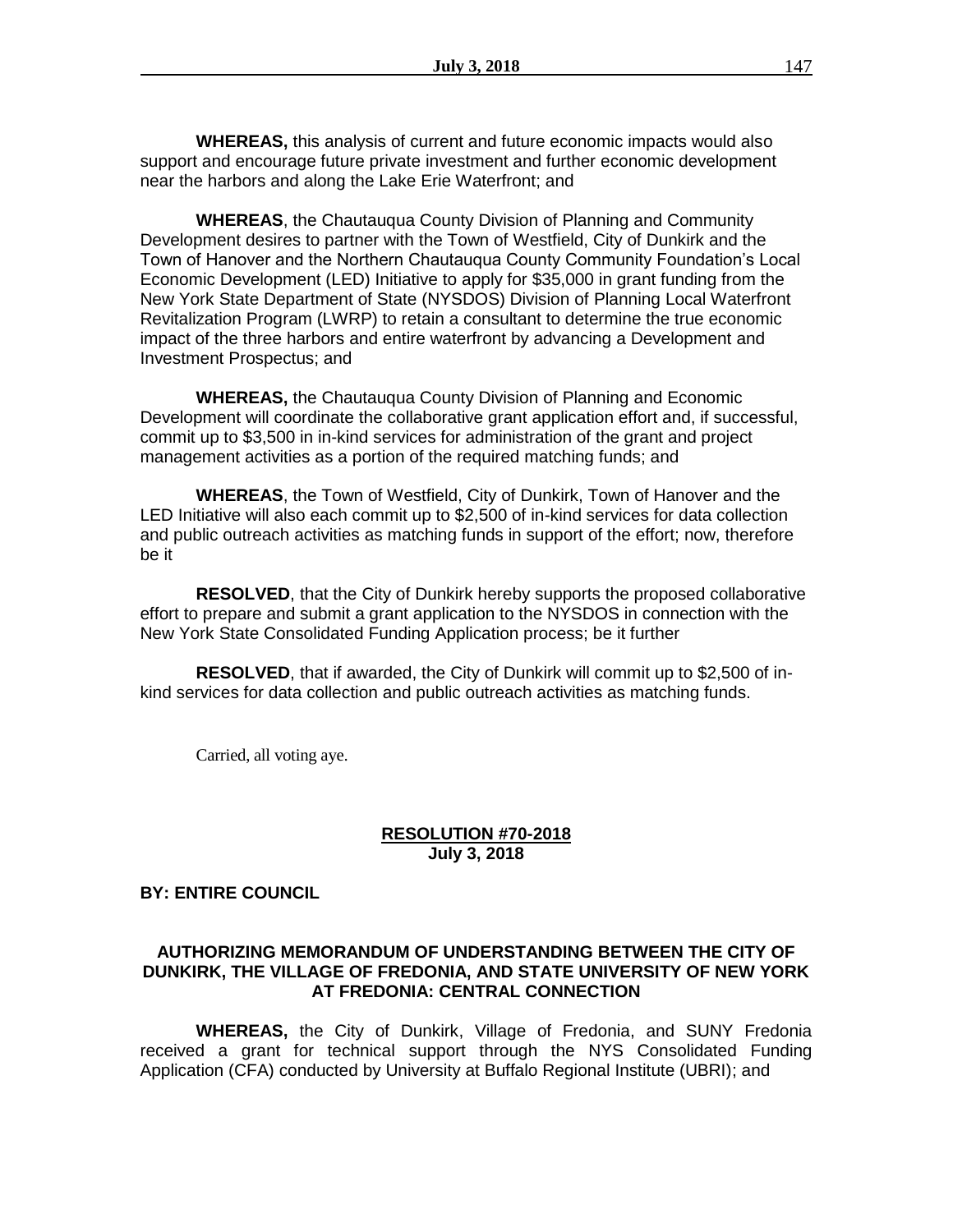**WHEREAS,** the resultant Central Connection economic development plan serves as a roadmap for investment and development along the Central Avenue corridor; and

**WHEREAS,** the target outcomes of the plan include raising awareness of the unique assets of the Parties, enhancing area tourism, and building lasting partnerships between the City, the Village, and the University; now, therefore be it

**RESOLVED,** that the Mayor is authorized and directed to execute a Memorandum of Understanding agreeing to cooperate in the exploration and implementation of activities that would be mutually beneficial to the objectives of the Parties.

Carried, all voting aye.

## **RESOLUTION #71-2018 July 3, 2018**

## **BY: ENTIRE COUNCIL**

## **AUTHORIZING GRANT APPLICATION NEW YORK MAIN STREET PROGRAM**

**WHEREAS,** the City of Dunkirk is applying through the Consolidated Funding Application (CFA) to the New York Main Street Program (NYMS) for a project grant under the Traditional NYMS Target Area Building Renovation Project to be located within the territorial jurisdiction of the City; and

**WHEREAS,** as a requirement of these programs, the City must obtain the approval and endorsement of the governing body of the municipality in which the project will be located; now, therefore, be it

**RESOLVED**, that the Dunkirk Common Council does hereby approve and endorse the City's application for a grant under the New York Main Street Program through the Traditional NYMS Target Area Building Renovation Project for a project located within this community, and authorizes and directs such application be made to the Office of Community Renewal under the direction of the Housing Trust Fund Corporation.

Carried, all voting aye.

## **RESOLUTION 72 #-2018 July 3, 2018**

## **BY: ENTIRE COUNCIL**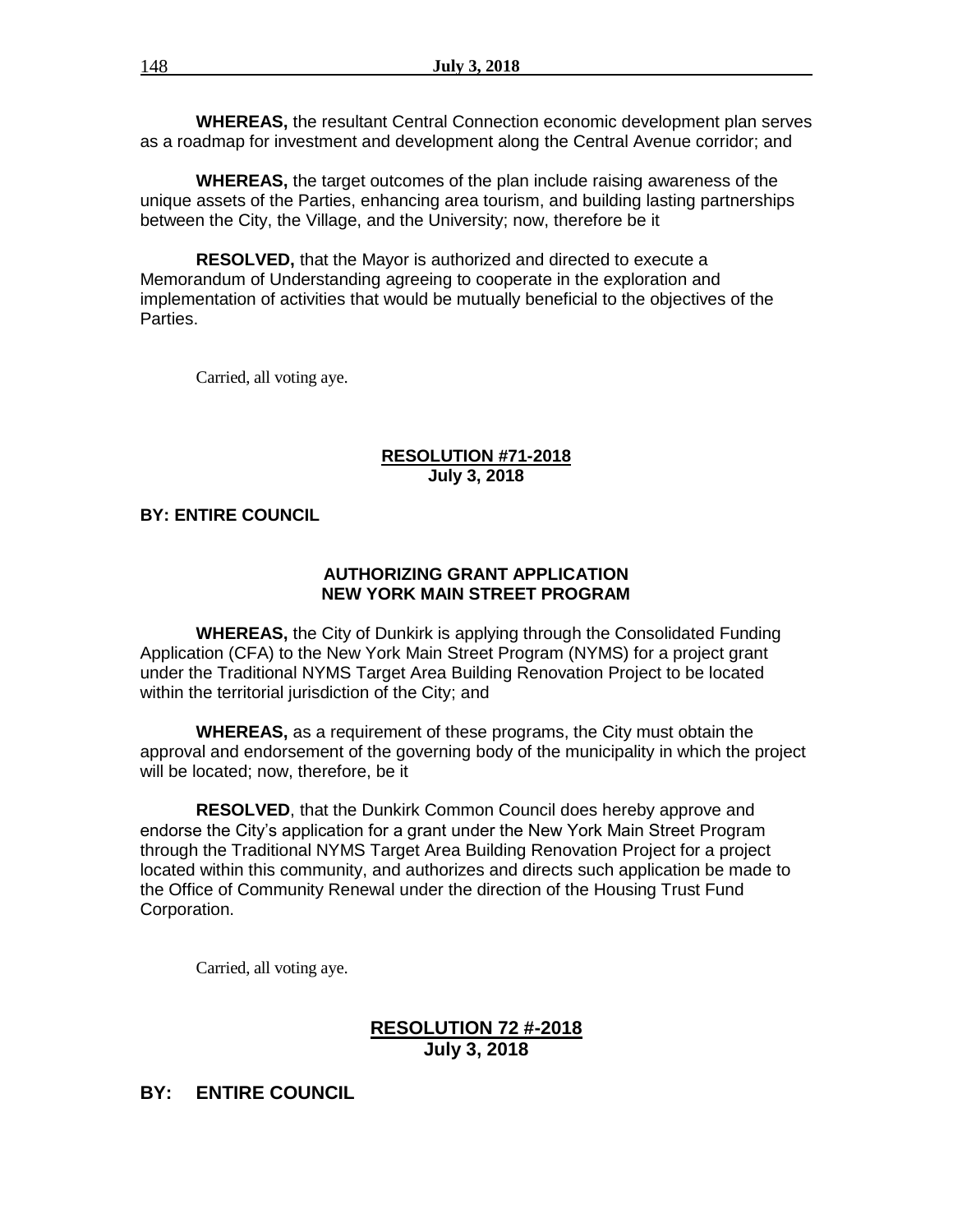# **AUTHORIZING MAYOR TO SIGN LEASE RENEWAL WITH T-MOBILE FOR SPACE ON THE CELL TOWER**

**WHEREAS,** the City of Dunkirk owns a cell tower within the City limits; and

**WHEREAS,** the City leases space on the cell tower to interested parties; and

**WHEREAS,** the City has been approached by T-Mobile to renew their current lease; and

**WHEREAS,** the proposed lease agreement is for a five (5) year contract at the rate of \$1,800 per month for three (3) additional five (5) year extension terms, an increase of \$300 per month over what they are currently paying in rent; now, therefore, be it

**RESOLVED,** that the Mayor is hereby authorized and directed to executed any and all documents pertaining to the lease agreement renewal with T-Mobile USA, Inc., 12950 SE 38<sup>th</sup> Street, Bellevue, WA 98006.

Carried, all voting aye.

## **RESOLUTION #73-2018 July 3, 2018**

## **BY: COUNCILMEMBERS WILLIAMS, CIVILETTO & BAMONTO**

# **NORTH COUNTY WATER DISTRICT INFORMATION SHARING AUTHORIZATION**

**WHEREAS,** the City of Dunkirk entered into an agreement signed by then-Mayor AJ Dolce to be the sole supplier of water to the North County Water District on November 176, 2015; and

**WHEREAS,** as part of this agreement, the City has been asked to share names, addresses and meter numbers of current City water customers living outside the City boundaries; now, therefore be it

**RESOLVED**, that the Dunkirk Common Council does hereby authorize all City departments, especially the City Treasurer and City Fiscal Affairs Officer, to share the requested information as soon as possible with the North County Water District and its agents, redacting any personal information as necessary outside of what was requested.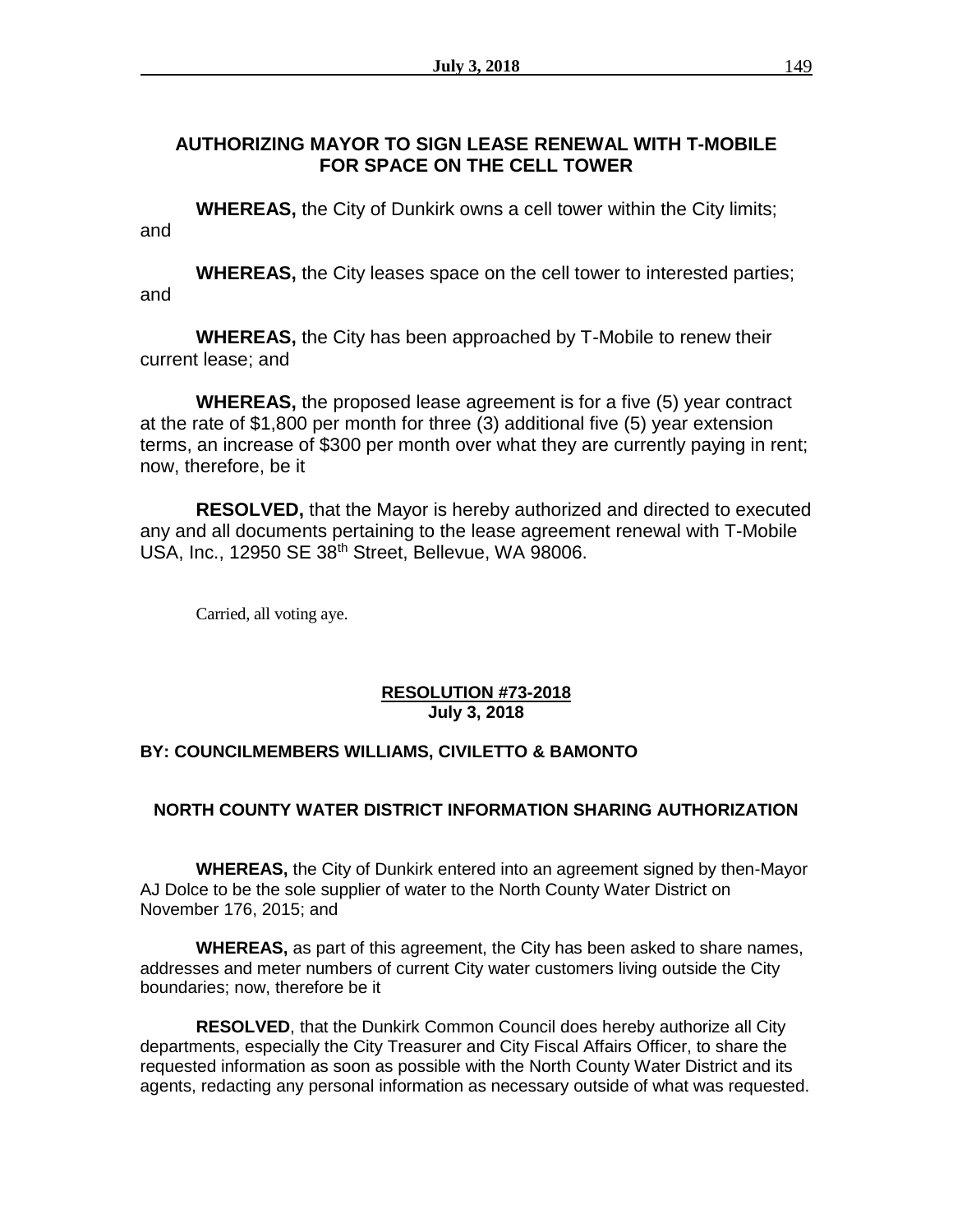Carried, all voting aye.

## **RESOLUTION #74-201 July 3, 2018**

### **BY ENTIRE COUNCIL:**

## **AUTHORIZING THE MAYOR TO EXECUTE CONTRACT WITH TRIDENT INSURANCE FOR GENERAL LIABILITY, PROPERTY, AUTO AND PROFESSIONAL INSURANCE**

**WHEREAS**, the City's General Liability, Property, Auto and Professional insurance has been bid out by the City of Dunkirk's broker of record, Lawley Tradition, LLC, and

**WHEREAS,** Trident Insurance submitted a proposal for \$275,973.00 which is a decrease of over \$66,000.00 from last year's premium, now, therefore, be it

**RESOLVED,** the Mayor is hereby authorized and directed to sign any and all agreements necessary to award Trident Insurance the City insurance policy for the period July 2018 to July 2019, and, be it further

**RESOLVED,** that payment for this contract will be charged proportionately to City Budget Accounts: #001-1900-1910, #002-1900-1910, and #003-1900-1910.

Councilman Williams inquired from HR Director Campola if the City received more than one bid.

HR Director Campola advised four requests for proposals were sent out, but only one replied.

Carried, all voting aye.

### **RESOLUTION # 75-2018 July 3, 2018**

#### **BY COUNCILMAN BAMONTO:**

### **ACCEPTING APPLICATION FOR WATER AND SEWER SERVICE FOR THE WOLFE RESIDENCE IN TOWN OF DUNKIRK**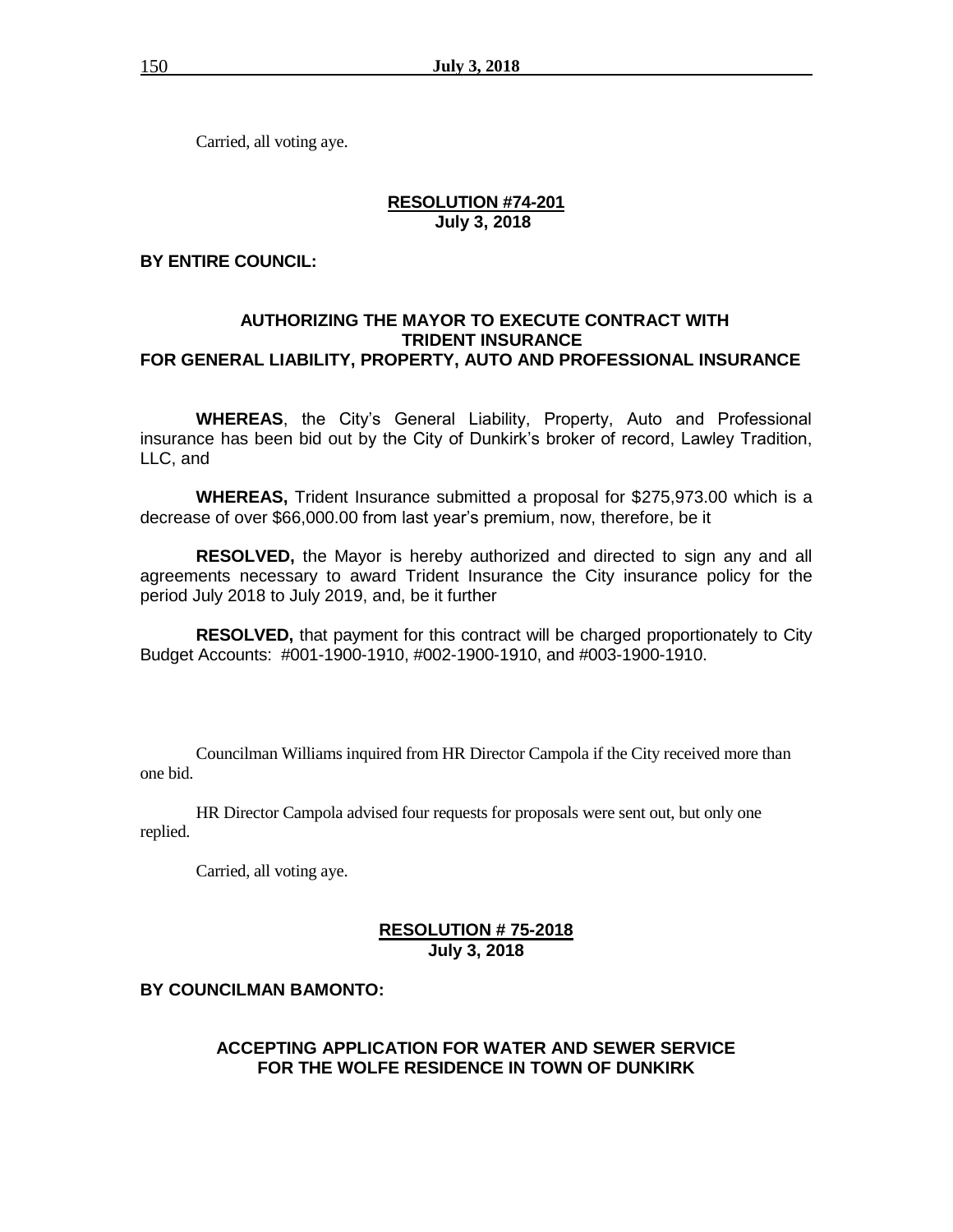**WHEREAS,** the City of Dunkirk supplies water to Willow Road in the Town of Dunkirk, at out-of-city rates; and

**WHEREAS,** the attached application for new water and sewer service was reviewed by DPW and recommended for approval; now, therefore, be it

**RESOLVED,** that the Wolfe Residence on Willow Road may establish a water account with the City of Dunkirk provided it pre-pay all connection and meter fees at the out-of-city rate and establish accounts to pay usage fees billed at the out-of-city rates.

Councilman-at-Large Woloszyn advised there are several changes needed to the title and body of this resolution and reviewed the changes.

Councilman Williams made a motion for amendments to Resolution #75-2018. Seconded by Councilman Bamonto.

Vote to amend Resolution:

Carried, all voting aye. AMENDED.

### **RESOLUTION # 75-2018 July 3, 2018**

### **BY COUNCILMAN BAMONTO:**

## **ACCEPTING APPLICATION FOR WATER SERVICE FOR LOCATIONS IN THE TOWN OF DUNKIRK**

**WHEREAS,** the City of Dunkirk supplies water to Willow Road in the Town of Dunkirk, at out-of-city rates; and

**WHEREAS,** the attached application for new water service was reviewed by DPW and recommended for approval; now, therefore, be it

**RESOLVED,** that the addresses on the attached form located on Willow Road may establish water accounts with the City of Dunkirk provided it pre-pay all connection and meter fees at the out-of-city rate and establish accounts to pay usage fees billed at the out-of-city rates.

|             | <b>STREET</b> |                  |  |
|-------------|---------------|------------------|--|
| STREET NAME |               | <b>LAST NAME</b> |  |

Meter pit Meter

**Properties that could want new water service from City of Dunkirk**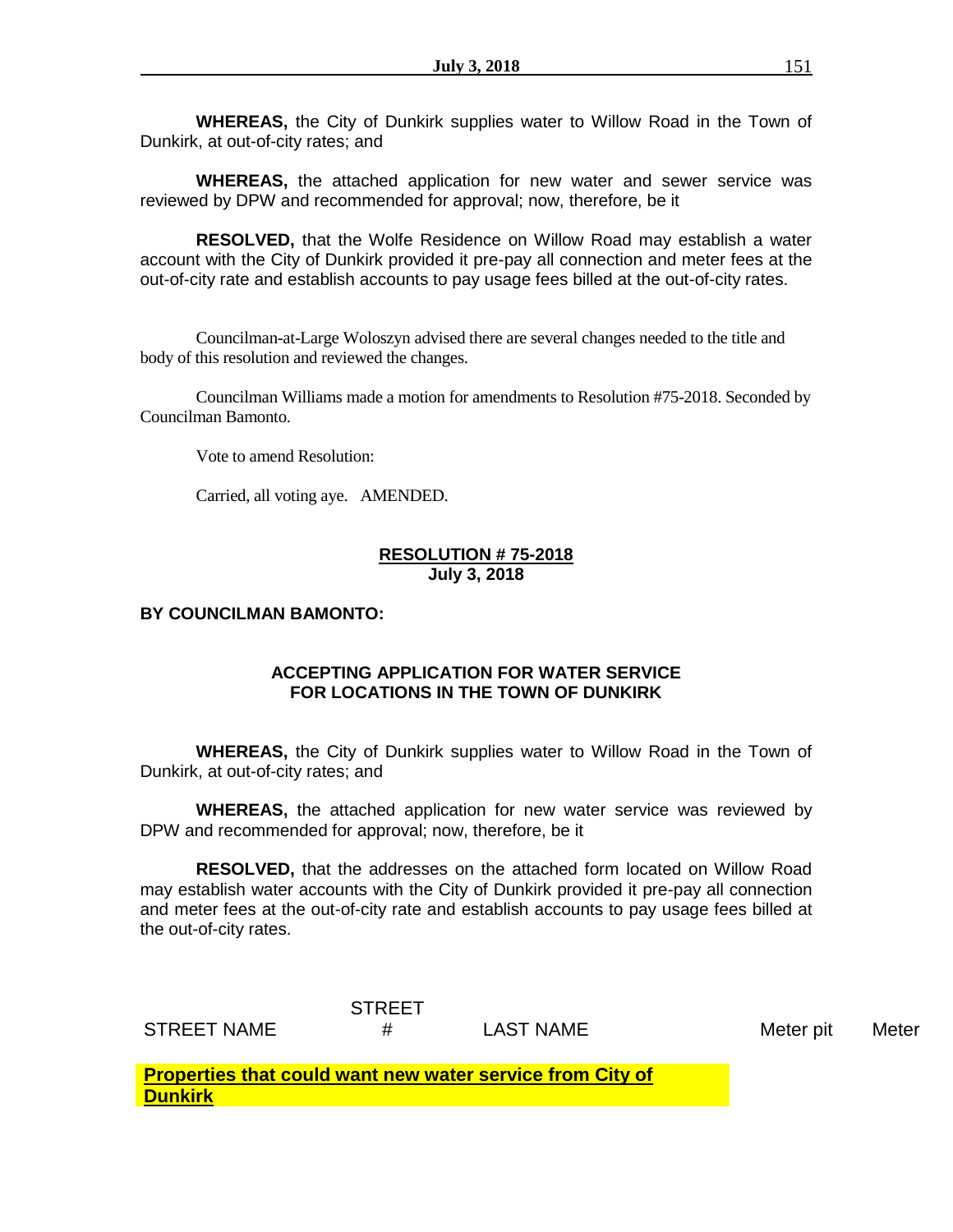| <b>SALE</b> |  |
|-------------|--|
|             |  |

| $\mathbf 1$     | <b>WILLOW ROAD</b><br>10655 Temple Rd   | 4577  | <b>ROBERTO FRED BARN</b>    | pd  |
|-----------------|-----------------------------------------|-------|-----------------------------|-----|
| $\overline{2}$  | <b>WILLOW ROAD</b><br><b>PO Box 209</b> | 4561  | <b>WDOE</b>                 |     |
| 3               | <b>WILLOW ROAD</b>                      | 4542  | <b>DESMOND, ROBERT</b>      | pd. |
| 4               | <b>WILLOW ROAD</b>                      | 4534  | <b>LAWRIE, ROBERT</b>       | pd  |
| 5               | <b>WILLOW ROAD</b>                      | 4531  | <b>JULIAN, PHILLIP</b>      | pd. |
| 6               | <b>WILLOW ROAD</b>                      | 4525  | <b>WOLFE, JAMES</b>         | pd. |
| $\overline{7}$  | <b>WILLOW ROAD</b><br>24 Genet St.      | 4517  | DAVIS, KEVIN                |     |
| 8               | <b>WILLOW ROAD</b>                      | 4508  | FRED, ROBERTO JR.           | pd  |
| 9               | <b>WILLOW ROAD</b>                      | 4504  | SNYDER, CATHY               |     |
| 10              | <b>WILLOW ROAD</b>                      | 4501  | HEIDEN, MARGARET            | pd  |
| 11              | <b>WILLOW ROAD</b>                      | 4644  | <b>VECCHIO, CONSTANTINO</b> | pd. |
| 12 <sub>2</sub> | <b>WILLOW ROAD</b><br>4996 Morewood Dr. | 4682  | BENDER, ARTHUR(BARN)        |     |
| 13              | <b>WILLOW ROAD</b>                      | 4678  | <b>JAKUBOWSKI, WILLIAM</b>  | pd  |
| 14              | <b>WILLOW ROAD</b>                      | 4636  | MALDONADO, RANDOLFO         | pd  |
| 15              | <b>WILLOW ROAD</b><br>10604 Linwood Dr. | 4757  | <b>CATALANO, FRED</b>       | pd  |
| 16              | <b>TEMPLE ROAD</b>                      | 10607 | STREFELER, STEVEN           |     |
| 17              | <b>CHESTNUT ROAD</b>                    | 10603 | HUBBARD, AMBER              |     |
| 18              | <b>WILLOW ROAD</b>                      | 14048 | DEMONET, KENNETH            |     |
|                 |                                         |       |                             |     |

**Properties previously had water service from main along Route 5**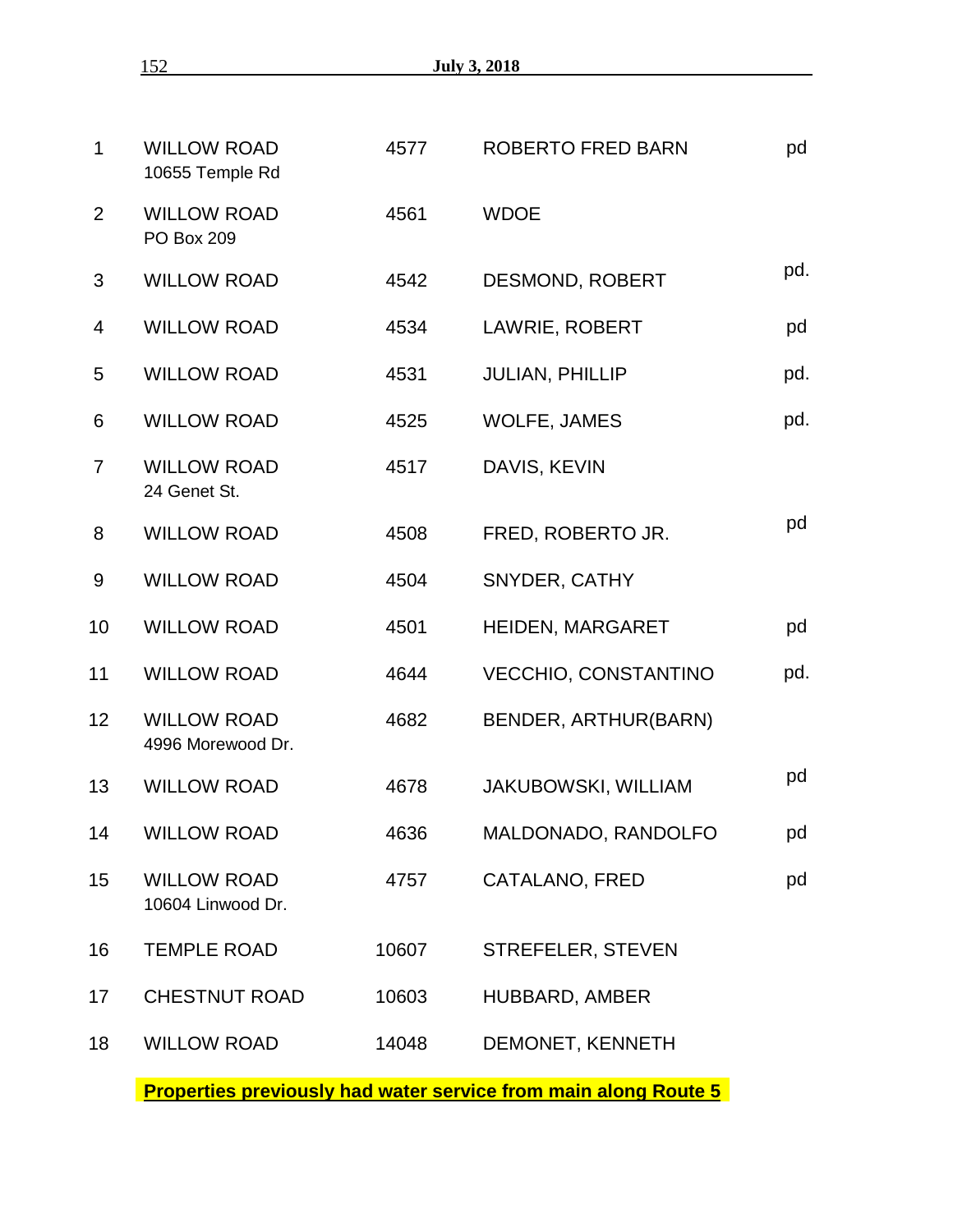|   | <b>WILLOW ROAD</b> | 4741 | <b>WEST DUNKIRK FIRE</b><br>DEPT. | X |
|---|--------------------|------|-----------------------------------|---|
| 2 | <b>WILLOW ROAD</b> | 4737 | <b>DUNKIRK TOWN HALL</b>          | X |
| 3 | <b>WILLOW ROAD</b> | 4740 | <b>VECCHIARELLA, VINCENT</b>      | х |

Councilman-at-Large Woloszyn advised that during today's council workshop a lengthy conversation was had on this resolution on a couple different levels and that he was happy to see Town of Dunkirk Supervisor, Richard Purol, at this present meeting because the council members still have questions Mr. Purol may be able to help answer. The first question pertained to Resolution #73-2018. Was it worth these people doing this for the sake of four months since the North County Water District is supposed to begin in four months; therefore the City would only have four months worth of billings and things of that nature? The biggest question the council has going forward is receivables with the NCWD. "We realize a lot of the accounts that we are handing over to the NCWD according to Resolution #73-2018 have past due balances on them, but it's also our understanding that the NCWD is not going to inherit those past due water balances and guarantee them for us." Therefore, these balances would be receivables that we would have in hand for accounts that we no longer service. The number is quite substantial, almost seven figures. We talked about going forward with approaching the NCWD and the County together about possibly being able to re-levy those, making a law at the county level to re-levy those past due balances on the county tax bills because it's the NCWD, and right now there is nothing written saying there is going to be any assistance from anyone to recover that money.

Town of Dunkirk Supervisor Richard Purol advised this was the first time he heard any of this, it's quite involved, he would like to see the list of people who do owe money, and would like to help the city find a way to recover that money. Town of Dunkirk Supervisor Purol explained why the Town of Dunkirk is pursuing the City of Dunkirk to provide water to the Willow Road residents for four months even though the NCWD is scheduled to begin soon.

Vote on Resolution as Amended:

Carried, all voting aye.

## **RESOLUTION #76-2018 July 3, 2018**

**BY: COUNCILMAN WILLIAMS**